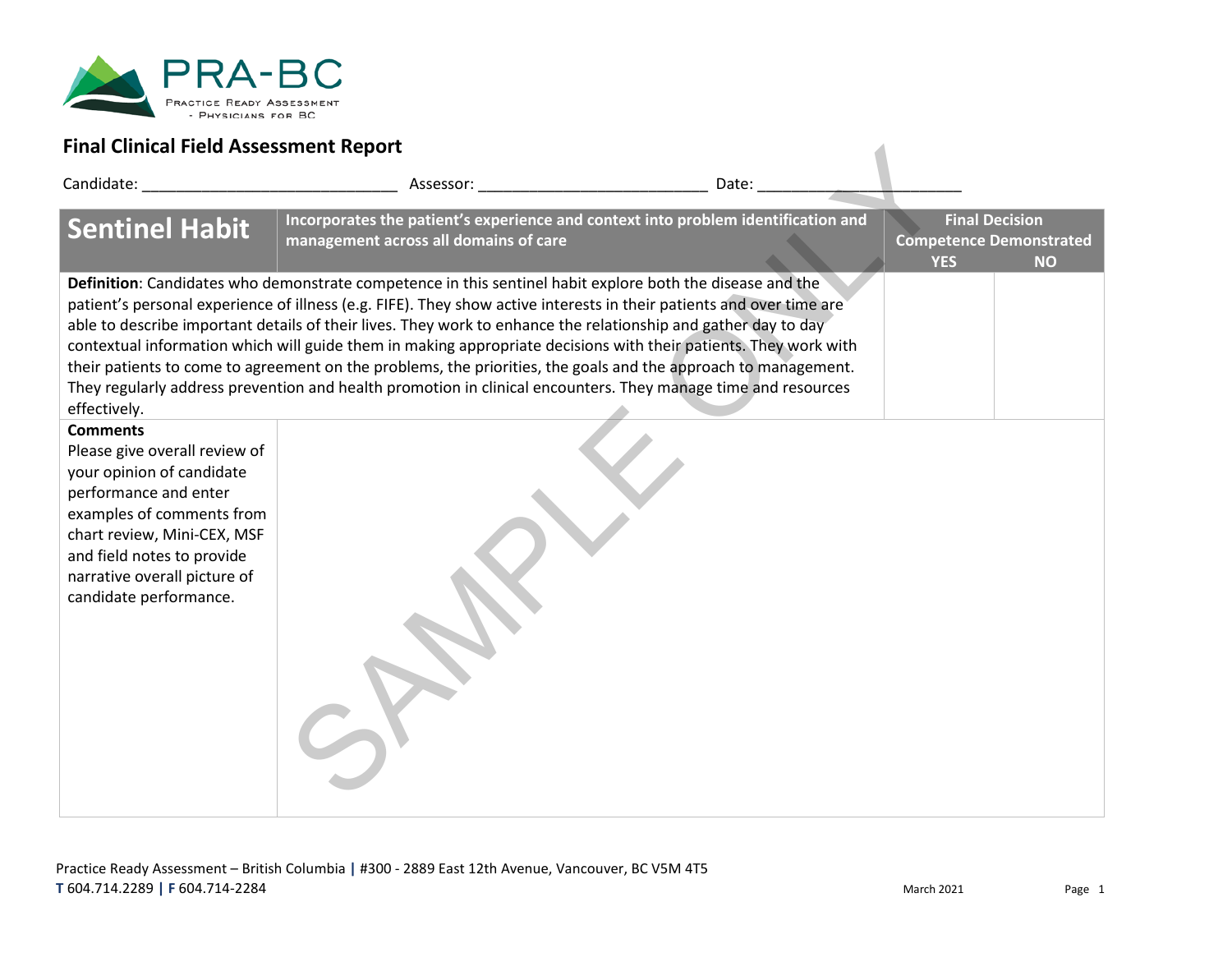

| Final Clinical Field Assessment Report                                                                                                                                                                                                              |                                                                                                                                                                                                                                                                                                                                                                                                                                                     |                 |                                                                                    |
|-----------------------------------------------------------------------------------------------------------------------------------------------------------------------------------------------------------------------------------------------------|-----------------------------------------------------------------------------------------------------------------------------------------------------------------------------------------------------------------------------------------------------------------------------------------------------------------------------------------------------------------------------------------------------------------------------------------------------|-----------------|------------------------------------------------------------------------------------|
| Candidate: National Candidate:                                                                                                                                                                                                                      |                                                                                                                                                                                                                                                                                                                                                                                                                                                     | Date: _________ |                                                                                    |
| <b>Sentinel Habit</b>                                                                                                                                                                                                                               | Generates relevant hypotheses resulting in a safe and prioritized differential<br>diagnosis                                                                                                                                                                                                                                                                                                                                                         |                 | <b>Final Decision</b><br><b>Competence Demonstrated</b><br><b>YES</b><br><b>NO</b> |
|                                                                                                                                                                                                                                                     | Definition: Candidates who demonstrate competence in this sentinel habit gather the right information at the right<br>time and interpret and synthesize the information systematically. They consistently consider common and red flag<br>conditions and organise their thinking to come to a relevant, prioritized differential diagnosis with short and long<br>term management plans. They make appropriate decisions and set appropriate goals. |                 |                                                                                    |
| Comments<br>Please give overall review of<br>your opinion of candidate<br>performance and enter<br>examples of comments from<br>chart review, Mini-CEX, MSF<br>and field notes to provide<br>narrative overall picture of<br>candidate performance. |                                                                                                                                                                                                                                                                                                                                                                                                                                                     |                 |                                                                                    |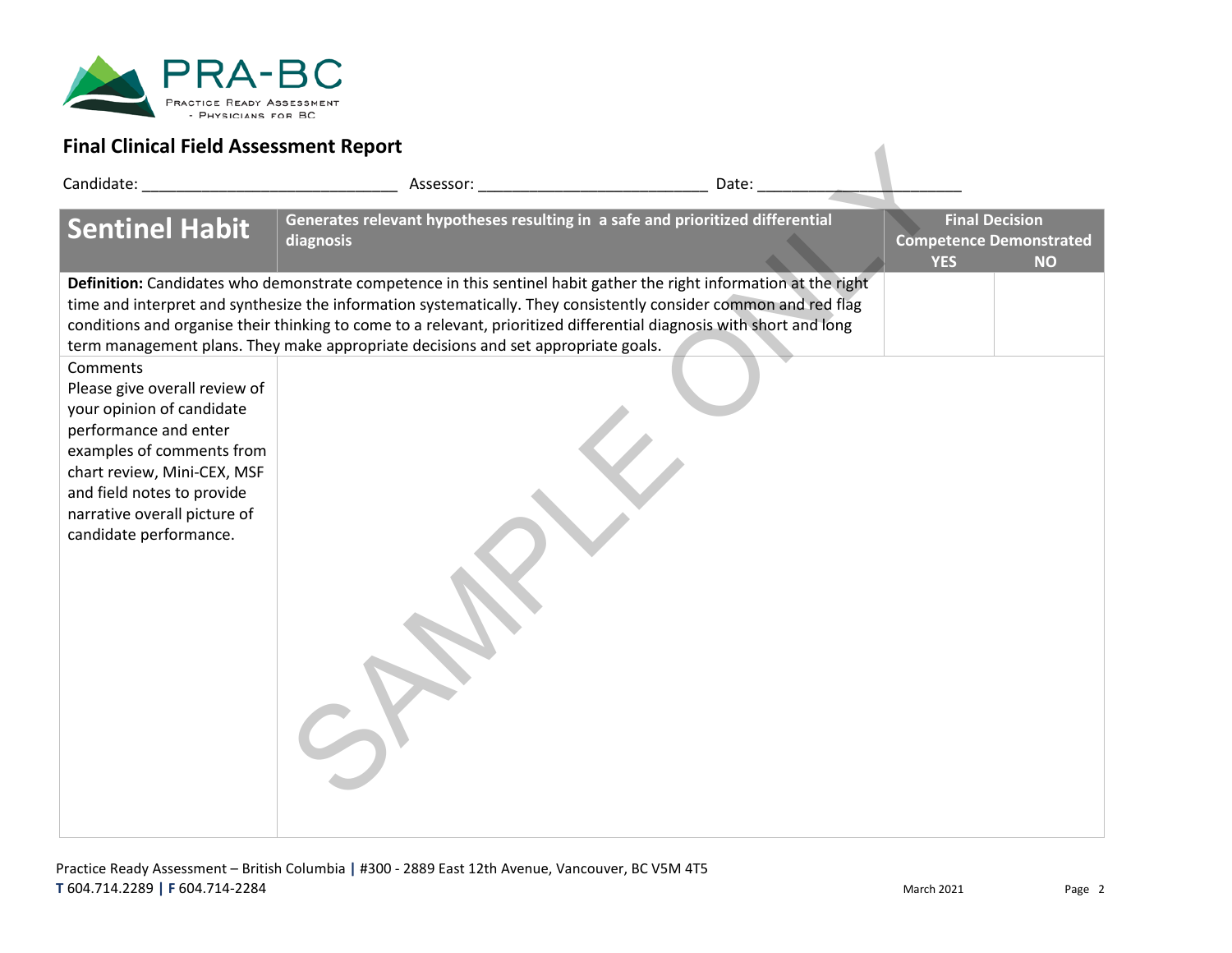

| Final Clinical Field Assessment Report                                                                                                                                                                                                              |                                                                                                                                                                                                                                |       |            |                                                                      |
|-----------------------------------------------------------------------------------------------------------------------------------------------------------------------------------------------------------------------------------------------------|--------------------------------------------------------------------------------------------------------------------------------------------------------------------------------------------------------------------------------|-------|------------|----------------------------------------------------------------------|
| Candidate: National Candidate:                                                                                                                                                                                                                      | Assessor: New York Products and the Contract of the Contract of the Contract of the Contract of the Contract of the Contract of the Contract of the Contract of the Contract of the Contract of the Contract of the Contract o | Date: |            |                                                                      |
| <b>Sentinel Habit</b>                                                                                                                                                                                                                               | Manages patients using available best practices across all domains of care                                                                                                                                                     |       | <b>YES</b> | <b>Final Decision</b><br><b>Competence Demonstrated</b><br><b>NO</b> |
| circumstances.                                                                                                                                                                                                                                      | Definition: Candidates who demonstrate competency in this sentinel habit investigate and manage any clinical<br>problem or situation according to good evidence based practice, adapted to the patient's concerns and to the   |       |            |                                                                      |
| Comments<br>Please give overall review of<br>your opinion of candidate<br>performance and enter<br>examples of comments from<br>chart review, Mini-CEX, MSF<br>and field notes to provide<br>narrative overall picture of<br>candidate performance. |                                                                                                                                                                                                                                |       |            |                                                                      |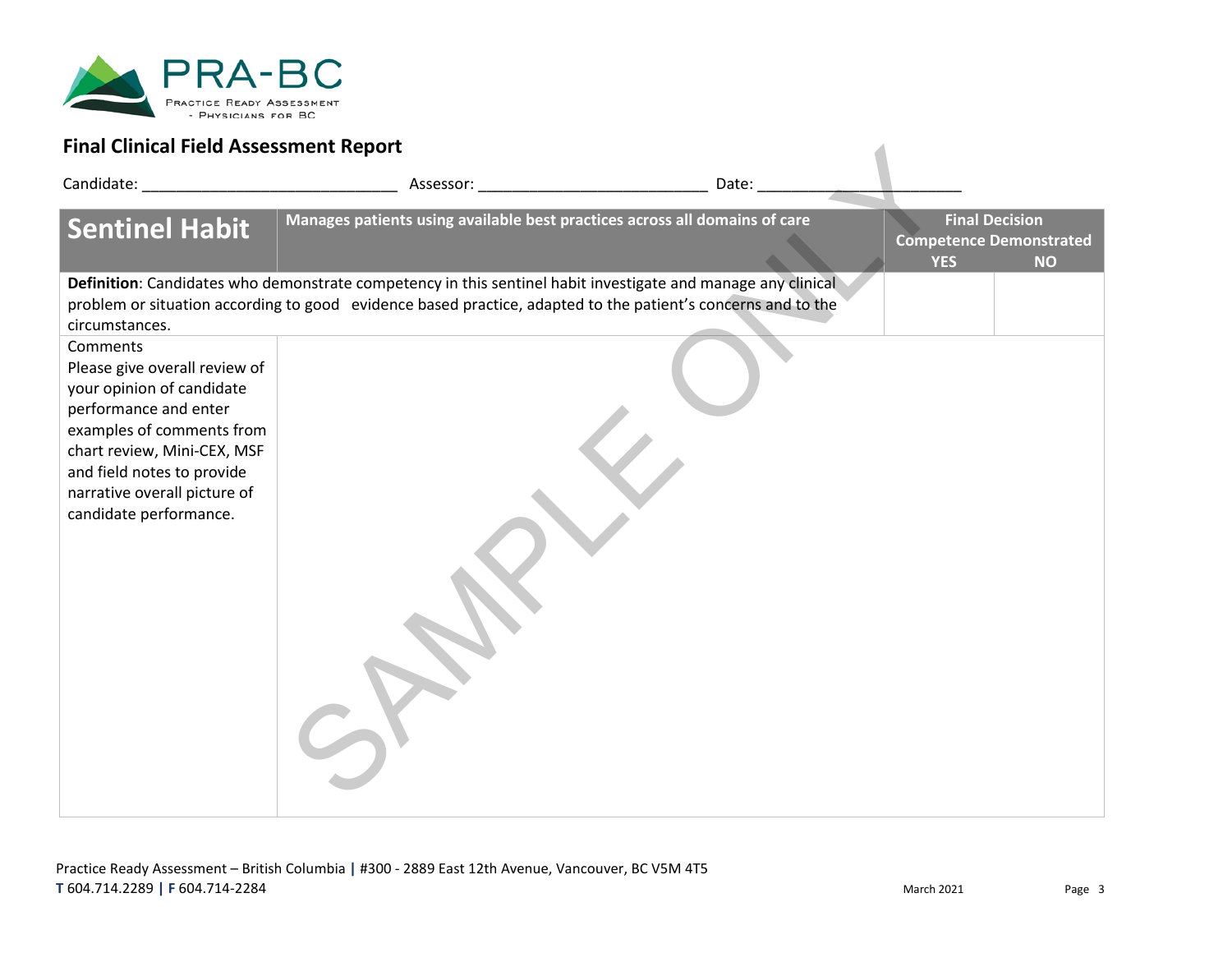

| Final Clinical Field Assessment Report                                                                                                                                                                                                  |                                                                                                                                                                                                                                                                                                                                                                                                                                                                                                                                                                                                                                                                                                                                                                                                                                                                                                                                                                                                                                                                                                                                                                                                                                                                                                                                          |       |            |                                                                      |
|-----------------------------------------------------------------------------------------------------------------------------------------------------------------------------------------------------------------------------------------|------------------------------------------------------------------------------------------------------------------------------------------------------------------------------------------------------------------------------------------------------------------------------------------------------------------------------------------------------------------------------------------------------------------------------------------------------------------------------------------------------------------------------------------------------------------------------------------------------------------------------------------------------------------------------------------------------------------------------------------------------------------------------------------------------------------------------------------------------------------------------------------------------------------------------------------------------------------------------------------------------------------------------------------------------------------------------------------------------------------------------------------------------------------------------------------------------------------------------------------------------------------------------------------------------------------------------------------|-------|------------|----------------------------------------------------------------------|
| Candidate: The Candidate:                                                                                                                                                                                                               | Assessor: Assessor:                                                                                                                                                                                                                                                                                                                                                                                                                                                                                                                                                                                                                                                                                                                                                                                                                                                                                                                                                                                                                                                                                                                                                                                                                                                                                                                      | Date: |            |                                                                      |
| <b>Sentinel Habit</b>                                                                                                                                                                                                                   | Demonstrates respect and/or responsibility across all domains of care                                                                                                                                                                                                                                                                                                                                                                                                                                                                                                                                                                                                                                                                                                                                                                                                                                                                                                                                                                                                                                                                                                                                                                                                                                                                    |       | <b>YES</b> | <b>Final Decision</b><br><b>Competence Demonstrated</b><br><b>NO</b> |
| when no-one else may know.<br>Comments                                                                                                                                                                                                  | Definition: Candidates who demonstrate competence in this sentinel habit act in a professional manner at all times<br>with patients, staff, colleagues and others. "Professionalism" means reliability, trustworthiness, respect and<br>responsibility to patients, colleagues, themselves, to the profession and to the community at large. It deals with<br>honesty, ethical issues, lifelong learning and the maintenance of quality of care. Important attitudinal aspects such<br>as caring and compassion fall under professionalism. It includes knowing and expanding ones limits of competence,<br>dealing with uncertainty in a clinically appropriate and patient-centered manner and the ability to evoke confidence<br>without arrogance. Professionalism implies attention to boundaries, commitment to patient well-being, respect for<br>patients' culture and values and willingness to assess one's own performance. It includes a commitment to<br>reflective practice, evidence-based medicine and learning from colleagues and patients as well as a commitment to<br>personal health and seeking a balance between personal life and professional responsibilities. The ability to behave<br>professionally and collegially in difficult situations is essential. Professionalism means doing the right thing even |       |            |                                                                      |
| Please give overall review of<br>your opinion of candidate<br>performance and enter<br>examples of comments from<br>chart review, Mini-CEX, MSF<br>and field notes to provide<br>narrative overall picture of<br>candidate performance. |                                                                                                                                                                                                                                                                                                                                                                                                                                                                                                                                                                                                                                                                                                                                                                                                                                                                                                                                                                                                                                                                                                                                                                                                                                                                                                                                          |       |            |                                                                      |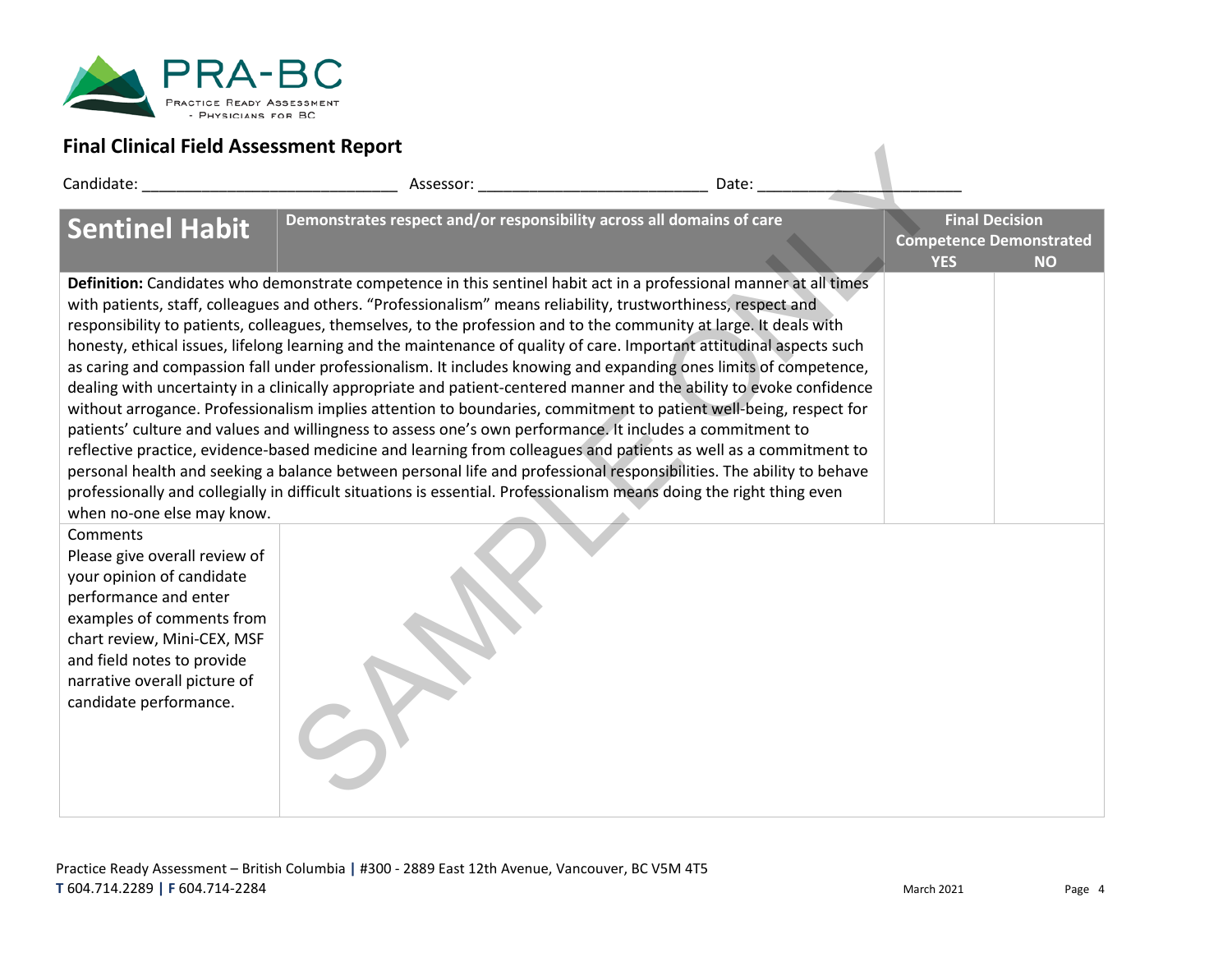

| Final Clinical Field Assessment Report                                                                                                                                                                                                              |                                                                                                                                                                                                                                                                                                                                                                                                                                                                                   |       |            |                                                                      |
|-----------------------------------------------------------------------------------------------------------------------------------------------------------------------------------------------------------------------------------------------------|-----------------------------------------------------------------------------------------------------------------------------------------------------------------------------------------------------------------------------------------------------------------------------------------------------------------------------------------------------------------------------------------------------------------------------------------------------------------------------------|-------|------------|----------------------------------------------------------------------|
| Candidate: National Candidate:                                                                                                                                                                                                                      |                                                                                                                                                                                                                                                                                                                                                                                                                                                                                   | Date: |            |                                                                      |
| <b>Sentinel Habit</b>                                                                                                                                                                                                                               | Selects and attends to the appropriate focus and priority in a situation across all<br>domains of care                                                                                                                                                                                                                                                                                                                                                                            |       | <b>YES</b> | <b>Final Decision</b><br><b>Competence Demonstrated</b><br><b>NO</b> |
| each.                                                                                                                                                                                                                                               | Definition: Candidates who demonstrate competence in this sentinel habit are able to set priorities, focus on what<br>is most important and avoid a stereotypical approach. They are selective and adapt to the situation of the patient.<br>They gather the most useful information without losing time on less contributory data; however they will explore a<br>problem in detail when needed. They can distinguish urgent and non-urgent situations and act appropriately for |       |            |                                                                      |
| Comments<br>Please give overall review of<br>your opinion of candidate<br>performance and enter<br>examples of comments from<br>chart review, Mini-CEX, MSF<br>and field notes to provide<br>narrative overall picture of<br>candidate performance. |                                                                                                                                                                                                                                                                                                                                                                                                                                                                                   |       |            |                                                                      |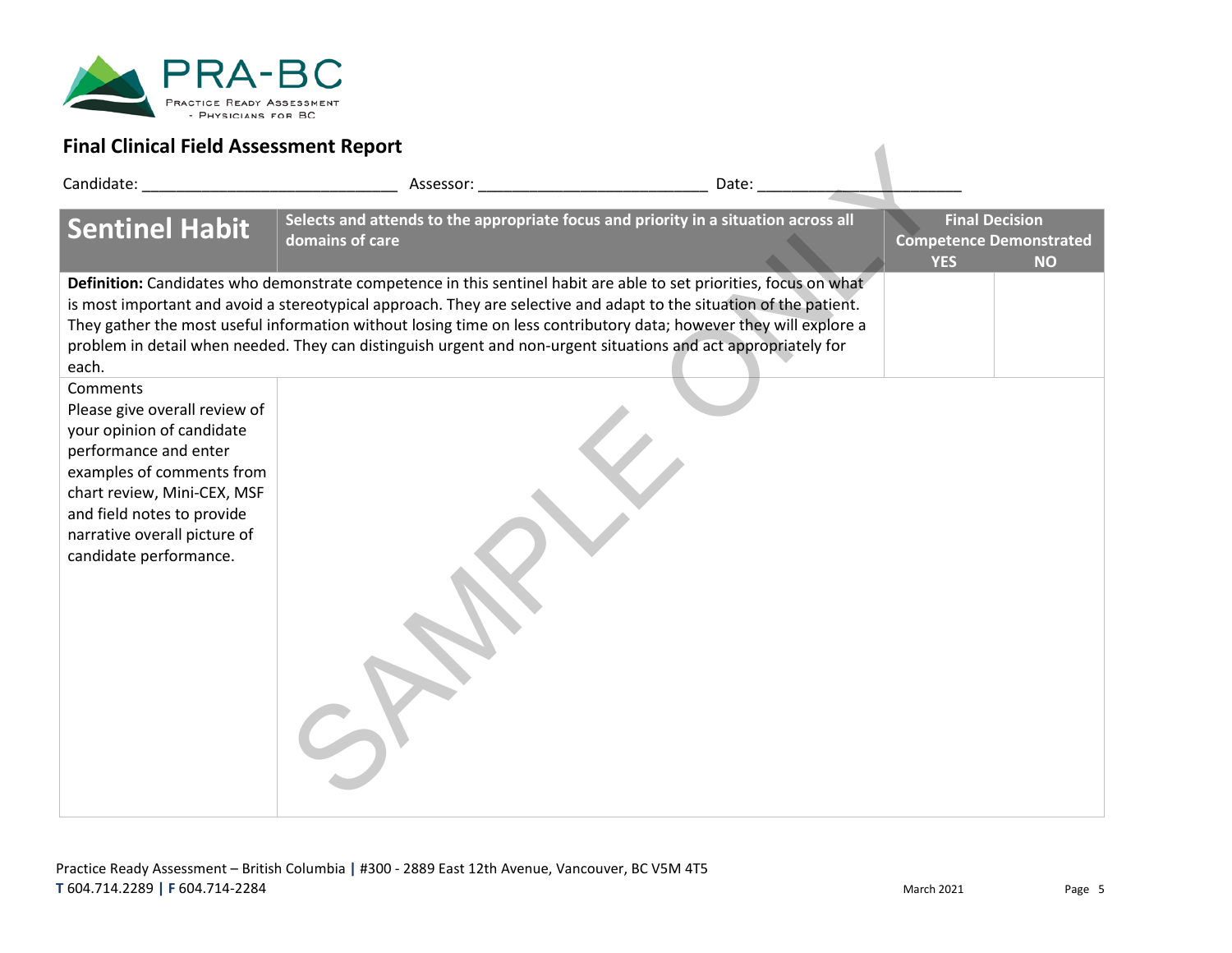

| Final Clinical Field Assessment Report                                                                                                                                                                                                              |                                                                                                                                                                                                                                                                                                                                                                                                                                                                                                                                                                                                                                                                                                      |       |            |                                                                      |
|-----------------------------------------------------------------------------------------------------------------------------------------------------------------------------------------------------------------------------------------------------|------------------------------------------------------------------------------------------------------------------------------------------------------------------------------------------------------------------------------------------------------------------------------------------------------------------------------------------------------------------------------------------------------------------------------------------------------------------------------------------------------------------------------------------------------------------------------------------------------------------------------------------------------------------------------------------------------|-------|------------|----------------------------------------------------------------------|
| Candidate: The Candidate:                                                                                                                                                                                                                           | Assessor: The contract of the contract of the contract of the contract of the contract of the contract of the contract of the contract of the contract of the contract of the contract of the contract of the contract of the                                                                                                                                                                                                                                                                                                                                                                                                                                                                        | Date: |            |                                                                      |
| <b>Sentinel Habit</b>                                                                                                                                                                                                                               | Verbal and written communication is clear and timely across all domains of care                                                                                                                                                                                                                                                                                                                                                                                                                                                                                                                                                                                                                      |       | <b>YES</b> | <b>Final Decision</b><br><b>Competence Demonstrated</b><br><b>NO</b> |
| compassionate attitude.                                                                                                                                                                                                                             | Definition: Candidates who communicate well take enough time and demonstrate the ability to listen so that they<br>truly understand the other's point of view. They are able to communicate accurately and clearly both verbally (e.g.<br>face to face or over the phone) and in writing (e.g. chart notes, consult letters, orders, prescriptions). They display<br>effective non-verbal skills including attention to their own body language, responding to the body language of<br>others, tone of voice etc. They demonstrate respect for the opinions, values and ideas of others. Their<br>communication is appropriate to the culture and age of the patient and they demonstrate caring and |       |            |                                                                      |
| Comments<br>Please give overall review of<br>your opinion of candidate<br>performance and enter<br>examples of comments from<br>chart review, Mini-CEX, MSF<br>and field notes to provide<br>narrative overall picture of<br>candidate performance. |                                                                                                                                                                                                                                                                                                                                                                                                                                                                                                                                                                                                                                                                                                      |       |            |                                                                      |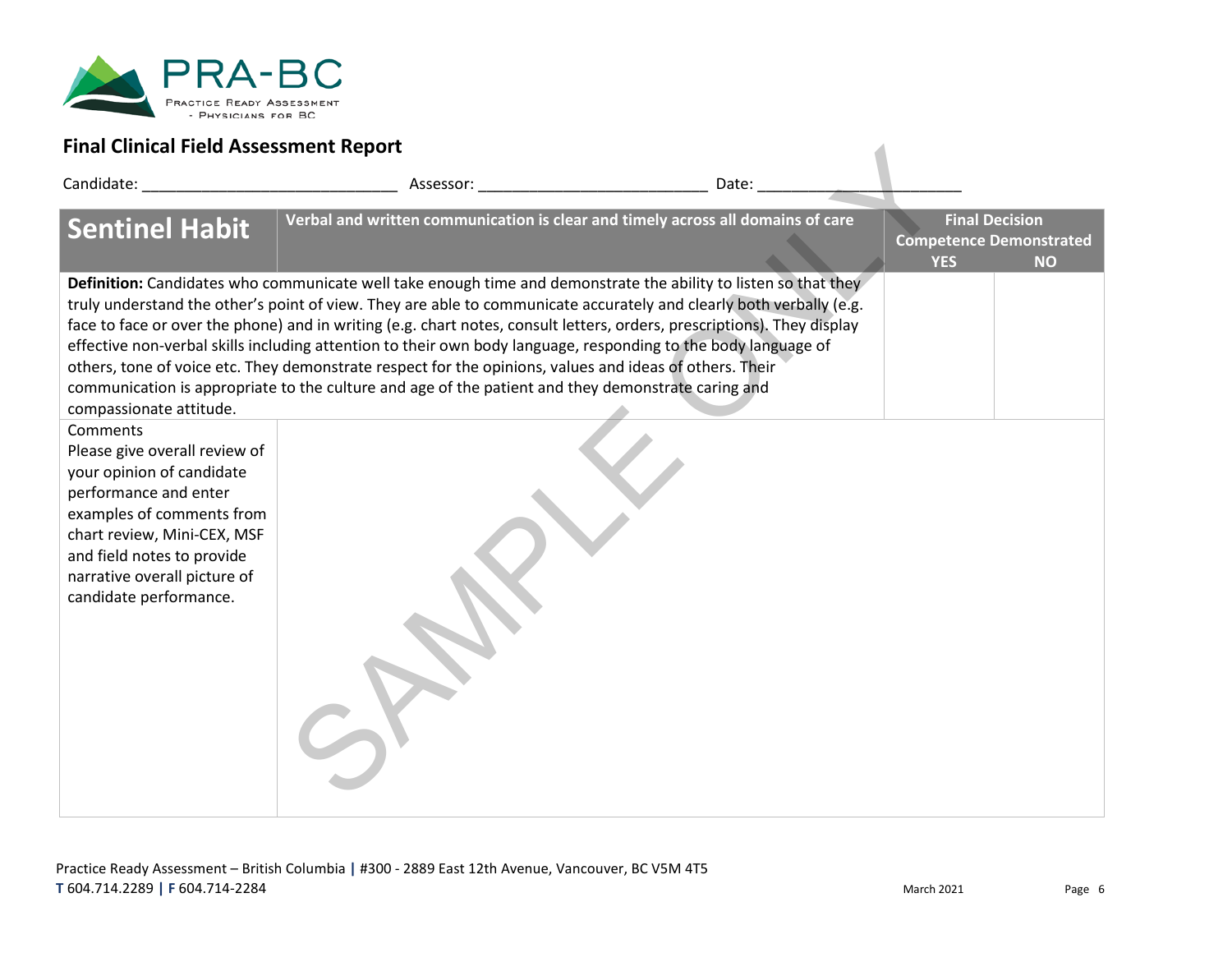

| Final Clinical Field Assessment Report                                                                                                                                                                                                              |                                                                                                                                                                                                                                                                                                                                                                                                                                                                             |       |            |                                                                      |
|-----------------------------------------------------------------------------------------------------------------------------------------------------------------------------------------------------------------------------------------------------|-----------------------------------------------------------------------------------------------------------------------------------------------------------------------------------------------------------------------------------------------------------------------------------------------------------------------------------------------------------------------------------------------------------------------------------------------------------------------------|-------|------------|----------------------------------------------------------------------|
| Candidate: National Candidate:                                                                                                                                                                                                                      | Assessor: New York Products and the Contract of the Contract of the Contract of the Contract of the Contract of the Contract of the Contract of the Contract of the Contract of the Contract of the Contract of the Contract o                                                                                                                                                                                                                                              | Date: |            |                                                                      |
| <b>Sentinel Habit</b>                                                                                                                                                                                                                               | Uses generic key features when performing a procedure                                                                                                                                                                                                                                                                                                                                                                                                                       |       | <b>YES</b> | <b>Final Decision</b><br><b>Competence Demonstrated</b><br><b>NO</b> |
| up. They demonstrate appropriate clinical skills.                                                                                                                                                                                                   | Definition: Candidates who have an effective approach to procedures can decide if it is appropriate for them to<br>perform this procedure on this patient at this time. They prepare thoroughly for the procedure including patient<br>consent. They attend to the patient's comfort and safety throughout the procedure. If difficulties arise they<br>demonstrate the ability to re-evaluate and stop or seek assistance. They organise appropriate after care and follow |       |            |                                                                      |
| Comments<br>Please give overall review of<br>your opinion of candidate<br>performance and enter<br>examples of comments from<br>chart review, Mini-CEX, MSF<br>and field notes to provide<br>narrative overall picture of<br>candidate performance. |                                                                                                                                                                                                                                                                                                                                                                                                                                                                             |       |            |                                                                      |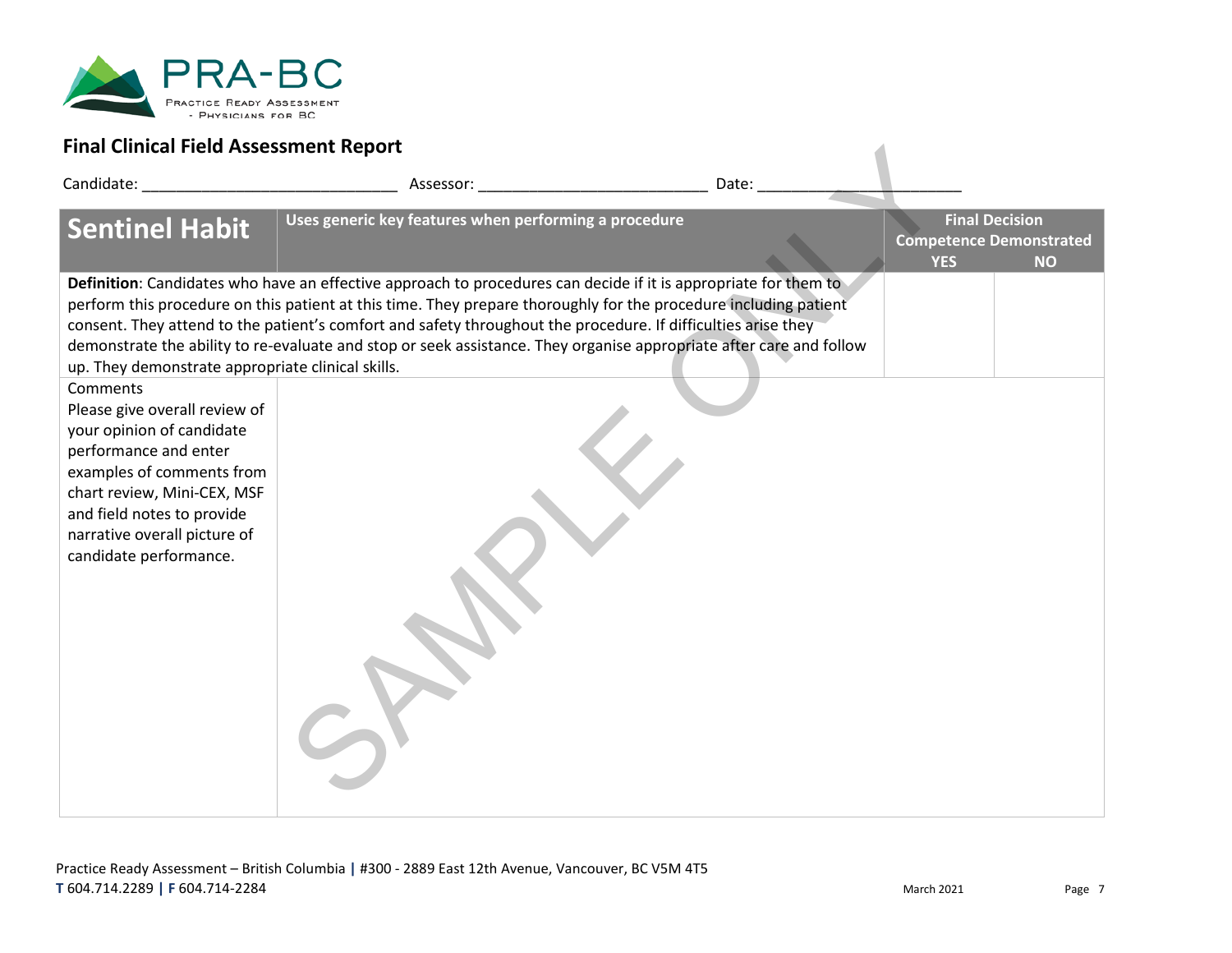

| Final Clinical Field Assessment Report                                                                                                                                                                                                              |                                                                                                                                                                                                                                                                                                                                                                                                                                                                              |       |            |                                                                      |
|-----------------------------------------------------------------------------------------------------------------------------------------------------------------------------------------------------------------------------------------------------|------------------------------------------------------------------------------------------------------------------------------------------------------------------------------------------------------------------------------------------------------------------------------------------------------------------------------------------------------------------------------------------------------------------------------------------------------------------------------|-------|------------|----------------------------------------------------------------------|
| Candidate: The Candidate:                                                                                                                                                                                                                           | Assessor: Assessor:                                                                                                                                                                                                                                                                                                                                                                                                                                                          | Date: |            |                                                                      |
| <b>Sentinel Habit</b>                                                                                                                                                                                                                               | Seeks out and responds appropriately to feedback                                                                                                                                                                                                                                                                                                                                                                                                                             |       | <b>YES</b> | <b>Final Decision</b><br><b>Competence Demonstrated</b><br><b>NO</b> |
| learning after receiving feedback.                                                                                                                                                                                                                  | Definition: Candidates that actively seek out and respond to feedback will, after an observed patient interaction,<br>ask for feedback on performance. They will incorporate feedback provided into future actions. If there is<br>disagreement about feedback provided the candidate will discuss this respectfully and willingly. Candidates should<br>be willing to listen with respect to feedback provided by other health professionals. Candidates should demonstrate |       |            |                                                                      |
| Comments<br>Please give overall review of<br>your opinion of candidate<br>performance and enter<br>examples of comments from<br>chart review, Mini-CEX, MSF<br>and field notes to provide<br>narrative overall picture of<br>candidate performance. |                                                                                                                                                                                                                                                                                                                                                                                                                                                                              |       |            |                                                                      |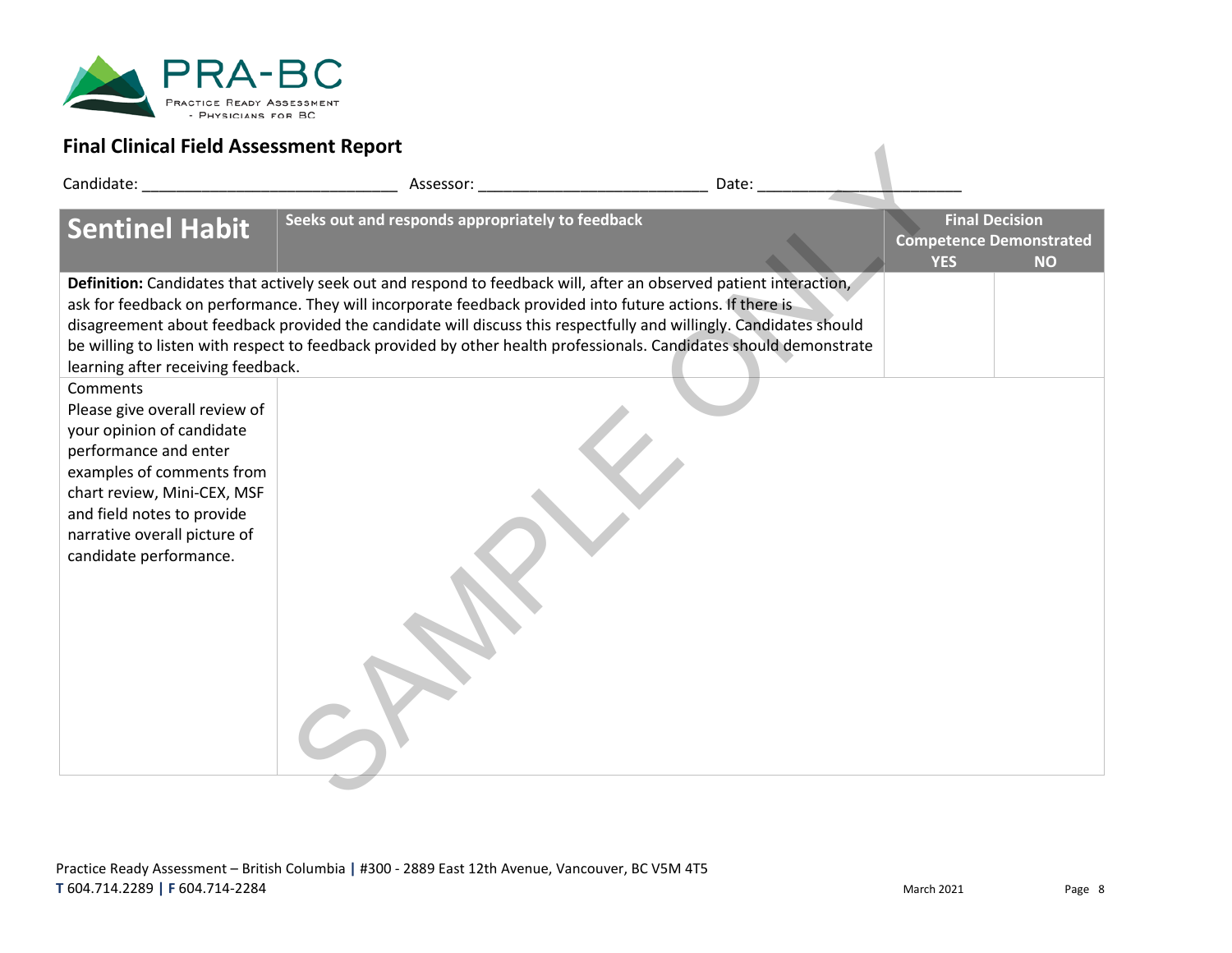

|    | <b>Final Clinical Field Assessment Report</b>                                                                                                                                                                               |                                 |               |              |
|----|-----------------------------------------------------------------------------------------------------------------------------------------------------------------------------------------------------------------------------|---------------------------------|---------------|--------------|
|    |                                                                                                                                                                                                                             | Date:                           |               |              |
|    |                                                                                                                                                                                                                             | <b>Declarations by Assessor</b> |               |              |
| 1: | This Final report includes documentation of the candidate's competence in all of the Sentinel Habits, sampled across all of the Clinical<br>Domains of Care as established by the NAC-PRA FM standards for Family Medicine. |                                 |               |              |
|    | Behavioural Medicine/Mental Health                                                                                                                                                                                          |                                 | $\square$ Yes | $\square$ No |
|    | Care of Adults                                                                                                                                                                                                              |                                 | $\square$ Yes | $\square$ No |
|    | Care of Children and Adolescents                                                                                                                                                                                            |                                 | $\square$ Yes | $\square$ No |
|    | Care of the Elderly                                                                                                                                                                                                         |                                 | $\square$ Yes | $\square$ No |
|    | Care of vulnerable and underserviced populations                                                                                                                                                                            |                                 | $\square$ Yes | $\square$ No |
|    | Gyne/Maternity/Newborn Care                                                                                                                                                                                                 |                                 | $\square$ Yes | $\square$ No |
|    | Palliative Care (if available)                                                                                                                                                                                              |                                 | $\square$ Yes | $\square$ No |
|    | <b>Procedural Skills</b>                                                                                                                                                                                                    |                                 | $\square$ Yes | $\square$ No |
| 2: | The candidate completed a minimum of 10 full shifts, or equivalent, in an ER clinical setting.                                                                                                                              |                                 | $\square$ Yes | $\square$ No |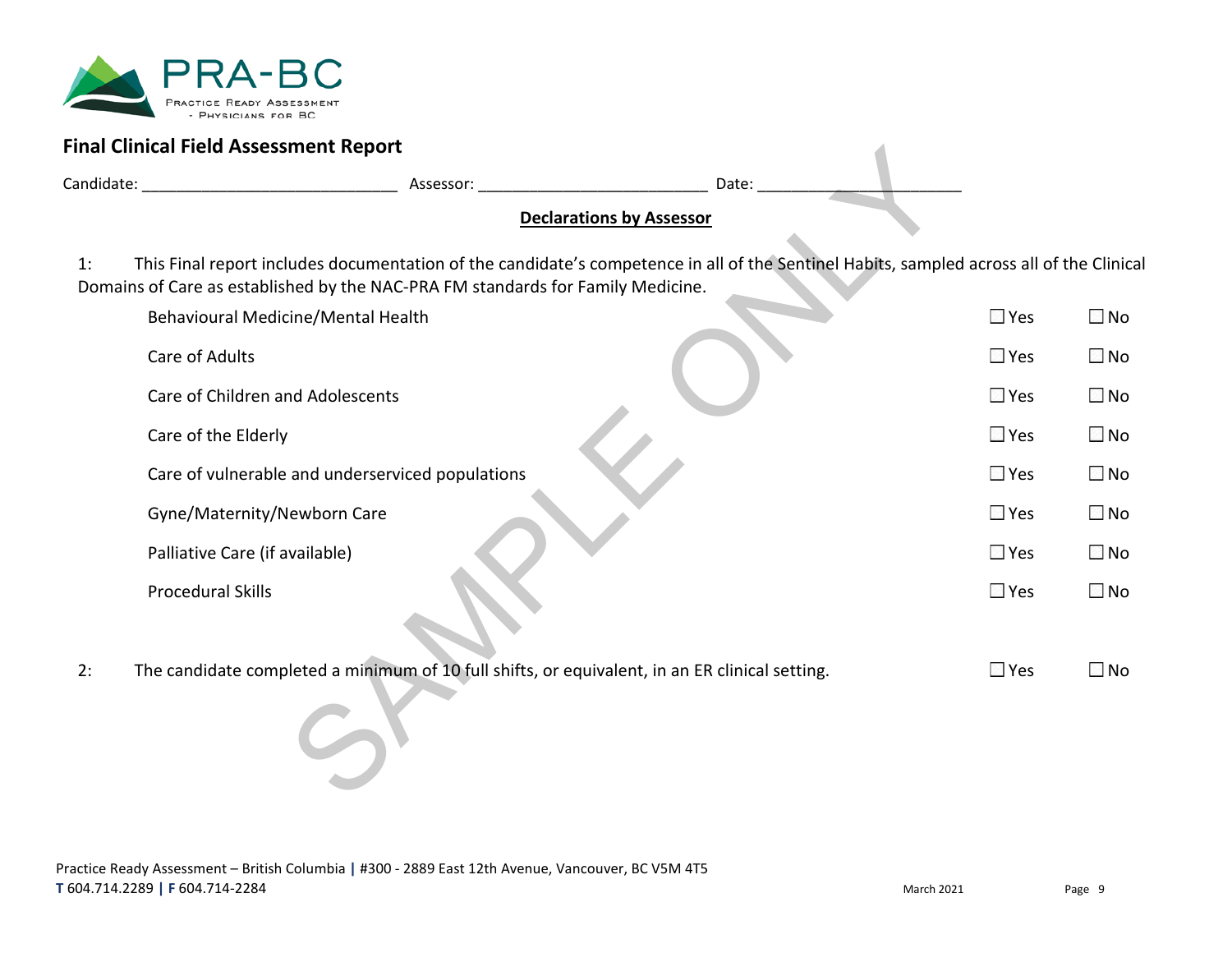

| <b>Final Clinical Field Assessment Report</b>                    |                                                                                                                                                                                                                                                                                                                                                                          |       |  |
|------------------------------------------------------------------|--------------------------------------------------------------------------------------------------------------------------------------------------------------------------------------------------------------------------------------------------------------------------------------------------------------------------------------------------------------------------|-------|--|
|                                                                  |                                                                                                                                                                                                                                                                                                                                                                          | Date: |  |
|                                                                  |                                                                                                                                                                                                                                                                                                                                                                          |       |  |
| 3:<br>telemedicine:                                              | This Final Report includes documentation of the Candidate's competence to deliver patient care in person and via                                                                                                                                                                                                                                                         |       |  |
| If yes, please document below.                                   | Do you have any concerns about the candidate's competence to deliver safe and effective telemedicine care in accordance<br>with the College of Physicians and Surgeons of British Columbia Practice Standard, Telemedicine (revised April 1, 2020)?                                                                                                                      |       |  |
|                                                                  |                                                                                                                                                                                                                                                                                                                                                                          |       |  |
|                                                                  |                                                                                                                                                                                                                                                                                                                                                                          |       |  |
| Final Report. If no, no further action is required at this time. | Have frequent, consistent, and significant Candidate communication problems that may impact patient safety been<br>identified, including communication with colleagues, administrative staff and patients (either in-person or via telemedicine)?<br>If yes, please complete an Assessment of Spoken and Written Language Skills assessment form and submit it with this |       |  |

Do you have any concerns about the candidate's competence to deliver safe and effective telemedicine care in accordance with the College of Physicians and Surgeons of British Columbia *Practice Standard, Telemedicine* (revised April 1, 2020)? **If yes, please document below.**  $\Box$  Yes  $\Box$  No

Have **frequent, consistent, and significant** Candidate communication problems that may impact patient safety been identified, including communication with colleagues, administrative staff and patients (either in-person or via telemedicine)? **If yes, please complete an** *Assessment of Spoken and Written Language Skills* **assessment form and submit it with this Final Report.** If no, no further action is required at this time. □Yes □No

No No